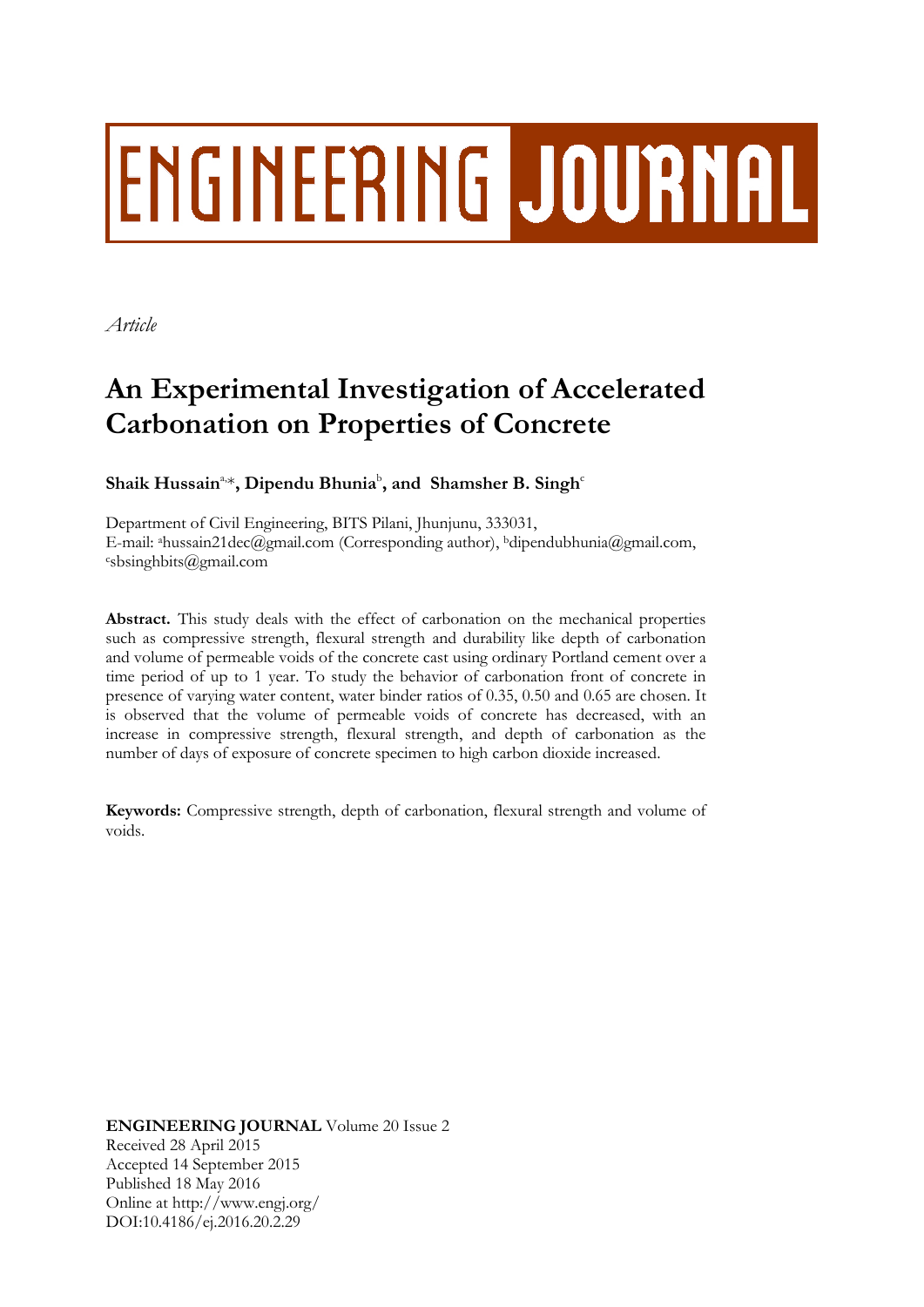#### **1. Introduction**

The reason for the lack of durability of concrete may be determined if the microstructure of concrete and its response to aggressive environmental conditions are studied. Despite its adverse effects on reinforced structures, one cannot ignore the benefits of carbonation on enhancing the mechanical properties of unreinforced concrete. It is one of the long-term effects, which lead to decrease in the surface porosity. The green house gas CO<sub>2</sub>, released by most of the cement based industries; for certain extent is absorbed by the concrete structures contributing to the fight against changes in the climate due to green house effect. The study of this is relatively imperative when the amount of carbon dioxide emitted and the amount reabsorbed are in certain functional constitution [1].

Carbonation, which is one of the major causes for structure deterioration, is the reaction of the hydration products, which are dissolved in the pore water in concrete with the carbon dioxide in the air. When carbon dioxide (CO<sub>2</sub>) from atmosphere comes in contact with the hydration products of cement, it changes the physical and chemical properties of the concrete [2–3]. It is process of formation of CaCO<sub>3</sub> from Ca(OH)<sub>2</sub> in the presence of carbon dioxide [4]. Carbon dioxide in atmosphere reacts with calcium content in cement and water in pores of concrete forming carbonic acid; which further forms  $CaCO<sub>3</sub>$  upon reaction with hydroxides of calcium. To begin with, CO<sub>2</sub> diffuses through the surface of the concrete through its interconnected capillary pores and dissolute as carbonic acid  $(H_2CO_3)$ . It is responsible for the formation of HCO<sub>3</sub> and CO<sub>3</sub><sup>2</sup> ions and the dissolution of hydration products of cement such as Ca(OH)<sub>2</sub> to release  $Ca^{2+}$  and hydroxyl ions and the formation of  $CaCO<sub>3</sub>$  [5]. The first reaction is in the pores of the concrete where carbon dioxide and water react to form carbonic acid. The carbonic acid then reacts with the calcium phases and forms calcium carbonate. Once the calcium hydroxide from the concrete is converted into calcium carbonate, the calcium silicate hydrates liberate calcium oxide, which further leads to calcium carbonate. The pH value of pore solution of concrete is around 12.6-13 [6], this is because of the dissolution of Ca(OH)<sup>2</sup> which leads to the presence of hydroxyl ions in the pore water.

$$
CO2 + H2O \longrightarrow H2CO3
$$
  
H<sub>2</sub>CO<sub>3</sub> + Ca(OH)<sub>2</sub>  $\longrightarrow$  CaCO<sub>3</sub> + 2H<sub>2</sub>O  
H<sub>2</sub>CO<sub>3</sub> + CaO  $\longrightarrow$  CaCO<sub>3</sub> + H<sub>2</sub>O

The factors that primarily influence the rate of carbonation are type and amount of pozzolanic material, the water binder ratio, the porosity of the material, the moisture in the surrounding and the duration of curing  $[7, 8]$ . The diffusion of carbon dioxide  $(CO<sub>2</sub>)$  within concrete porosity is one of the most common aggressive ingresses [9, 10].

To measure the amount of carbon dioxide absorbed per gram of cement, Galan et al. [1] used 15 types of cement to produce concrete mixes with water cement ratios of 0.45 and 0.60 and exposed them to various environmental conditions. The depth of carbonation and its rate of propagation along with carbon dioxide intake for both the water cement ratios have been determined. It was found that the samples exposed to open environment and sheltered from rain have had maximum depth of carbonation after 1 year, appearing colorless all over the area tested, compared to those unsheltered from rain which had a soft pink color indicating the fact that the pH has dropped, not below 8 unlike the previous case.

The diffusion of carbonation is lower in surface protected concrete than in non-protected one according to Jose and Cristela [11]. The authors [11] illustrate that the use of epoxy resin has shown a better protection compared to acrylic and siloxane. The carbonation diffusion coefficient increased with the water cement ratios, which is accountable due to the increase in porosity of concrete. Diffusion coefficient is the quantity of a substance that diffuses from one region to another passing through each unit of cross section per unit of time when the volume-concentration gradient is unity.

Yongsheng et al. [12] deduced that the effect of carbon dioxide concentration and the carbonation duration is very little on the length of the semi-carbonation zone where the value of pH is between 8.3 to 12.6. In their study, the authors [12] have deduced that for high strength concrete and for high relative humidity, the length of the semi-carbonation zone is shorter. The length of semi-carbonated zones under natural environmental conditions is more than that for high  $CO<sub>2</sub>$  condition. The authors [12] have accounted this for the difference in temperature and relative humidity.

Neves et al. [13] studied the influence of age and environmental conditions on the ratio of accelerated and natural carbonation coefficients and concluded that only the environmental conditions have an influence on the ratio. Authors [13] have suggested that when  $CO<sub>2</sub>$  concentrations differ slightly from  $5\%$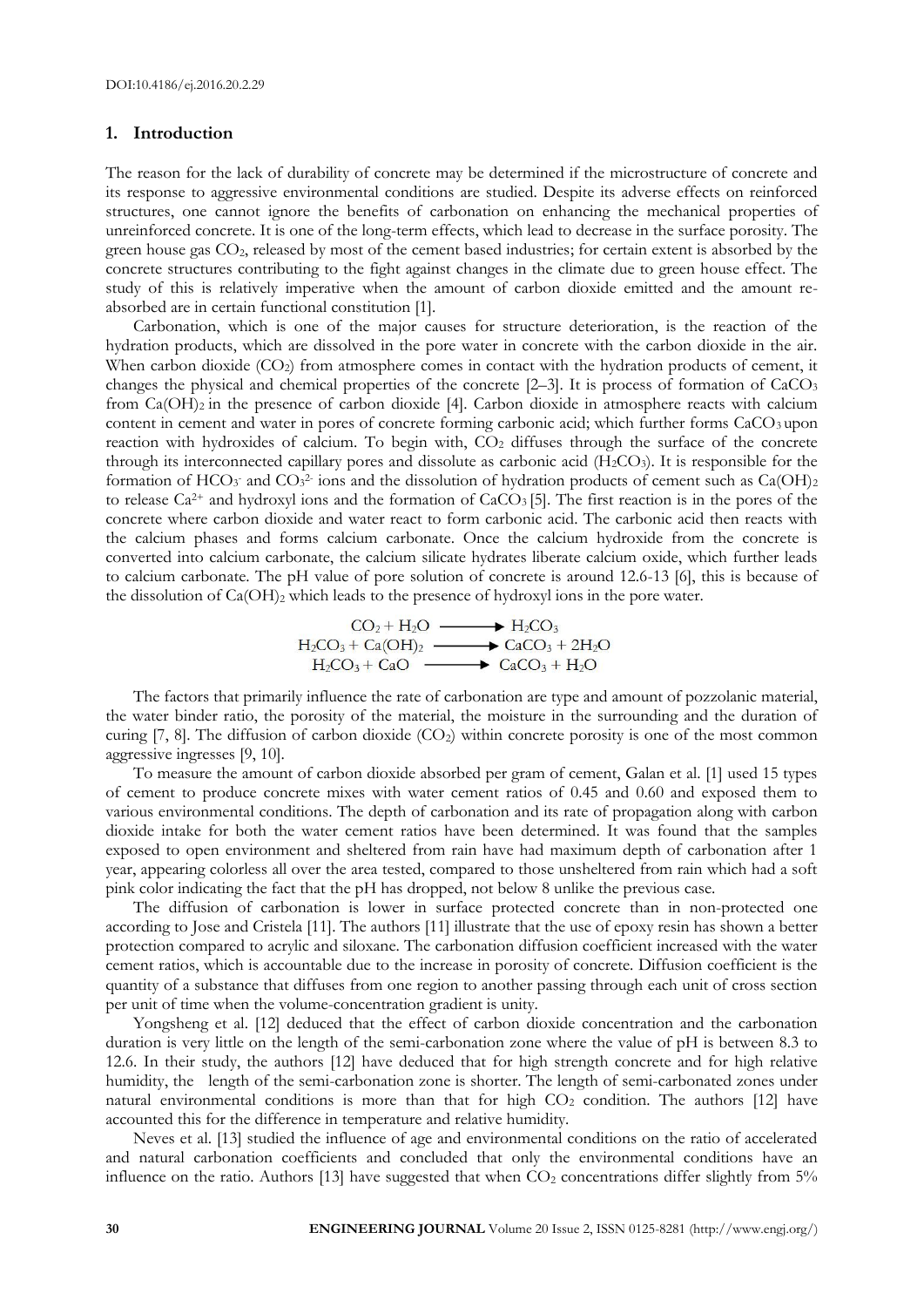in accelerated carbonation resistance testing, a correction of the acceleration factor (slope of accelerated and natural carbonation coefficients) by the square root of accelerated carbon dioxide concentrations ratio is used.

Cheng, et al. [14] has conducted a study on the depth of carbonation for accelerated carbonated concrete and found that the pH values using phenolphthalein indicator are generally 9 and 7.5 for 50% and 100% degree of carbonation, respectively. The authors [14] have concluded that the semi-carbonated zone has carbonation degree between 0-50% ( $9 \leq pH \leq 11.5$ ) and fully carbonated has carbonation degree greater than 50% (pH<9). If the direction of loading face and face exposed to carbonation is orthogonal; the enhancement in the compressive strength is significant. The enhancement in the mechanical properties of concrete does not prove it durable as once the carbonation reaches the rebar-concrete interface mechanical properties of concrete degrade [15].

Modern studies have showed that accelerated carbonation curing of concrete after a preconditioning has effectively replaced steam curing for precast concrete production [16]. The advantages of carbonation curing include improved dimensional stability, increased impermeability and strength, and enhanced chemical and efflorescence resistance with reduced time and energy demands for production. [17].

Concrete made with Portland cement shows a dissimilar behavior compared materials made with cement blended with mineral admixtures (e.g., blast furnace slag, fly ashes, or silica fumes) whose carbonation can cause a higher porosity, and thus a lowering of the durability [18].

#### **2. Materials and Methodology**

The study on the depth of carbonation at various stages of  $CO<sub>2</sub>$  intake and  $CaCO<sub>3</sub>$  conversion has been of acute interest. Hence in the present study, various water cement ratios are adopted to check the effect of carbonation on the properties of concrete such as compressive strength, flexural strength, volume of permeable voids and the depth of carbonation.

Ordinary Portland cement of 43 grade has been used for all mixes and the specific gravity was found as 3.15. The coarse aggregate used was crushed basalt with a specific gravity of 2.77 and fine aggregate with 2.42.The coarse aggregates were in a size range of 12.5 to 20 mm while fine aggregates were in a range of 0.075 to 4.75 mm. This was consistent with respect to the specifications given in IS 2386 (Part 3) 1963 [19]. The particle size distribution curves for the fine aggregates and coarse aggregates are shown below in Figs. 1 and 2, respectively. Water reducing admixture has been used to attain a slump of 100±20 mm. Its specific gravity was found to be 1.08. Table 1 shows the physical characteristics of the cement and Table 2 depict the chemical composition of the cement used in the design mixture of the concretes. The water binder ratios selected as 0.35, 0.5 and 0.65 pertain to a design mix selected suitably in accord to IS 10262 (2009) [20].



Fig. 1. Particle size distribution curve of fine aggregates.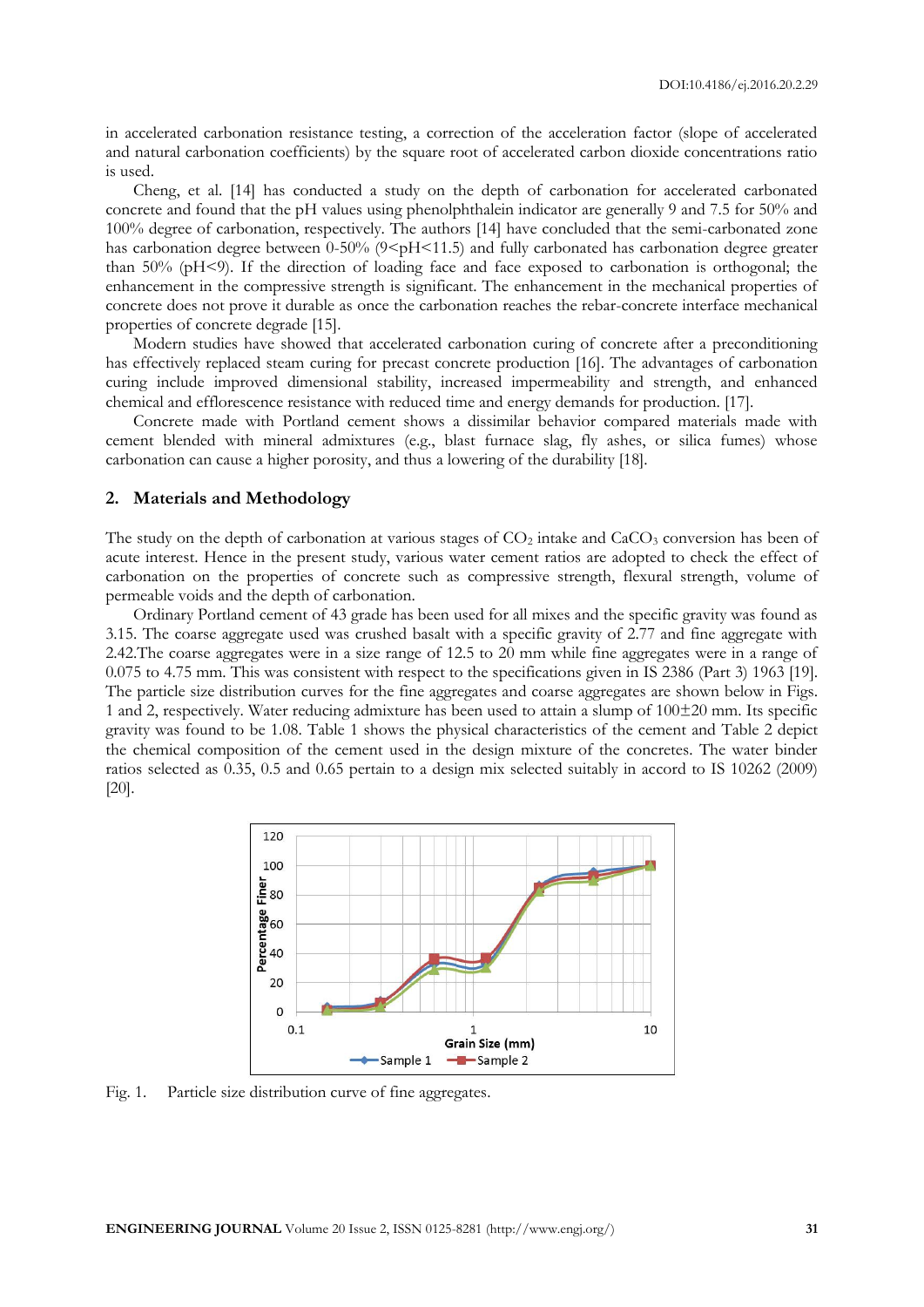

Fig. 2. Particle size distributions of coarse aggregates.

| Table 1. | Physical characteristics of cement. |  |
|----------|-------------------------------------|--|
|          |                                     |  |

| Physical Characteristics OPC 43 grade |         |  |
|---------------------------------------|---------|--|
| Density ( $\frac{kg}{m^3}$ )          | 3090.15 |  |
| Specific gravity                      | 3.15    |  |
| Fineness $(\%$                        |         |  |
| Water demand (%)                      | 33      |  |

| Table 2. |  |  | Chemical composition of the cement. |
|----------|--|--|-------------------------------------|
|----------|--|--|-------------------------------------|

| Chemical composition OPC 43 grade $(\%)$   |       |
|--------------------------------------------|-------|
| SiO <sub>2</sub>                           | 20.27 |
| $Al_2O_3$                                  | 5.32  |
| Fe <sub>2</sub> O <sub>3</sub>             | 3.56  |
| $Al_2O_3$ + Fe <sub>2</sub> O <sub>3</sub> | 8.88  |
| CaO                                        | 60.41 |
| MgO                                        | 2.46  |
| SO <sub>3</sub>                            | 3.17  |
| Loss on ignition                           | 3.55  |

#### Table 3. Composition of concretes.

| Mix proportions for 28 day strength of 30-35 MPa in $\text{kg}/\text{m}^3$ |         |       |                  |                |  |
|----------------------------------------------------------------------------|---------|-------|------------------|----------------|--|
| Water binder ratio                                                         | .`ement | Water | Coarse Aggregate | Fine Aggregate |  |
| 0.35                                                                       | 450     |       | 1088             | 557            |  |
| 0.50                                                                       | 394     | 107   | 1125             | 555            |  |
| 0.65                                                                       | 304     | 107   | 1114             | 734            |  |

Usual atmospheric concentrations of carbon dioxide are 0.03% by volume, but the samples in the accelerated carbonation chamber (ACC) are exposed to a carbon dioxide concentration of 5% to accelerate the process of carbonation and study its effects. The relative humidity is kept at 60-70% and the temperature of the chamber is maintained between 25°C to 35°C. This RH was chosen because carbonation kinetics is known to be maximal between 50 and 70%. However, this RH range was found to be optimal mainly for classical mixtures with Portland cement, i.e. ordinary concretes and mortars [21, 22]. Design mix proportions of the concrete for the water binder ratios of 0.35, 0.50 and 0.65 are given in Table 3. Compressive strength of a concrete refers to the capacity of concrete to withstand loads in axial direction. The cubes of dimension150  $\times$  150  $\times$  150 mm<sup>3</sup>were cast with the nominal aggregate size not exceeding20 mm and exposed to high amounts of carbon dioxide in accelerated carbonation chamber. Compressive strength is measured by placing the cubes in the machine in such a way that the load is applied to opposite sides of the cubes as cast and by dividing the maximum load applied to the specimen during the test by cross sectional area. The opposite casting faces of the cube are the only faces that are not painted as shown in Fig. 3 (a). This enables uni-directional ingress of carbon dioxide into the cube.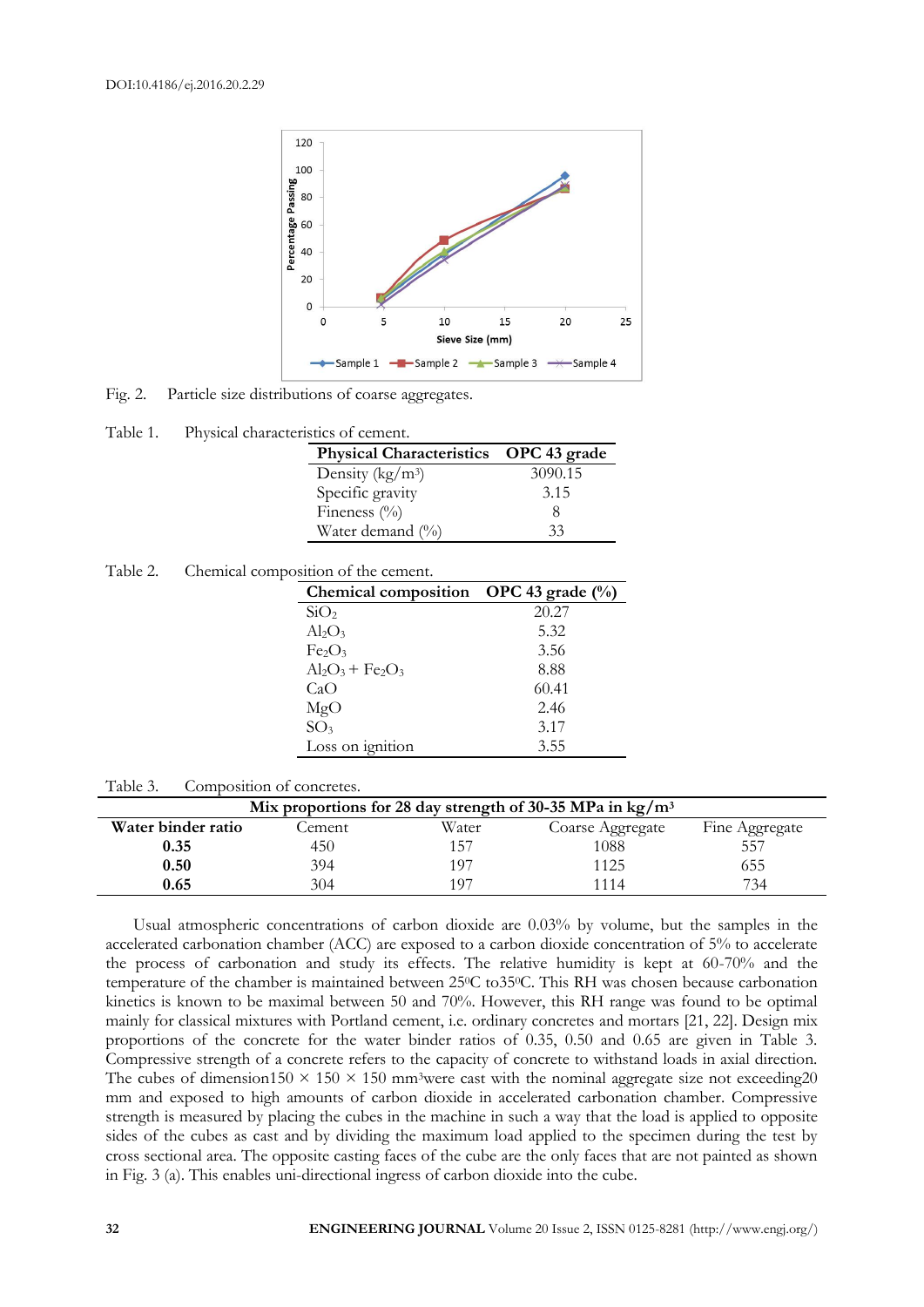

Fig. 3. (a) Compressive strength of concrete; (b) Measure of depth of carbonation.

Modulus of rupture, which is the measure of flexural strength of concrete, is measured for the various water binder ratios for their respective exposure duration to accelerated carbonation. Prisms of size150× 150× 700 mm were cast and kept in carbonating chamber for curing and then removed and tested after the predetermined duration of exposure. Modulus of rupture  $f<sub>b</sub>$  is calculated using the following formulae.

$$
f_b = \frac{(p \times l)}{b \times d^2} \tag{1}
$$

$$
f_b = \frac{(3p \times a)}{b \times d^2} \tag{2}
$$

Equation (1) is used when 'a' is greater than 200 mm for150 mm specimen, or greater than133 mm for a100 mm specimen and Eq. (2) is used when 'a' is less than200 mm but greater than170 mm for150 mm specimen or less than133 mm but greater than110 mm for a100 mm specimen, where 'a' equals the distance between the line of fracture and nearest support, measured on the centerline of the tensile side of the specimen in cm shown in Fig. 4 as per IS 516 -1959 [23].



Fig. 4. Flexural Strength test of concrete specimen.

The depth of carbonation is measured with the phenolphthalein indicator. Phenolphthalein is a colorless acid indicator, which turns red when the pH is above 9.5 i.e., when the concrete is alkaline. This drop in the pH is due to the formation of  $CaCO<sub>3</sub>$  from  $Ca(OH)<sub>2</sub>$ . The depth of carbonation is measured by taking the average of the two values obtained from both the non-painted faces of the concrete cube as shown in Fig. 3(b).

Volume of permeable voids of the concrete is the volumetric proportion of the voids in concrete. The mechanical properties of the concrete are greatly influenced by its porosity and it is determined as per specifications of ASTM C 642-06 [24]. The concrete specimens once removed from carbonation chamber are kept in oven for 24 hours and weighed. This process is repeated until the difference between two successive readings is within 0.5% of the lesser weight. The specimens are then immersed in water for 48 hours and weighed after its surface is dried. The readings are taken till the difference between the readings is less than 0.5%. After this the specimens are subjected to rigorous boiling for 5 hours and then weighed after 14 hours. Finally the specimens are suspended in water and their apparent weights are taken. The calculation of volume of permeable voids (%) is done by the formulae mentioned in ASTM C 642-06 [24].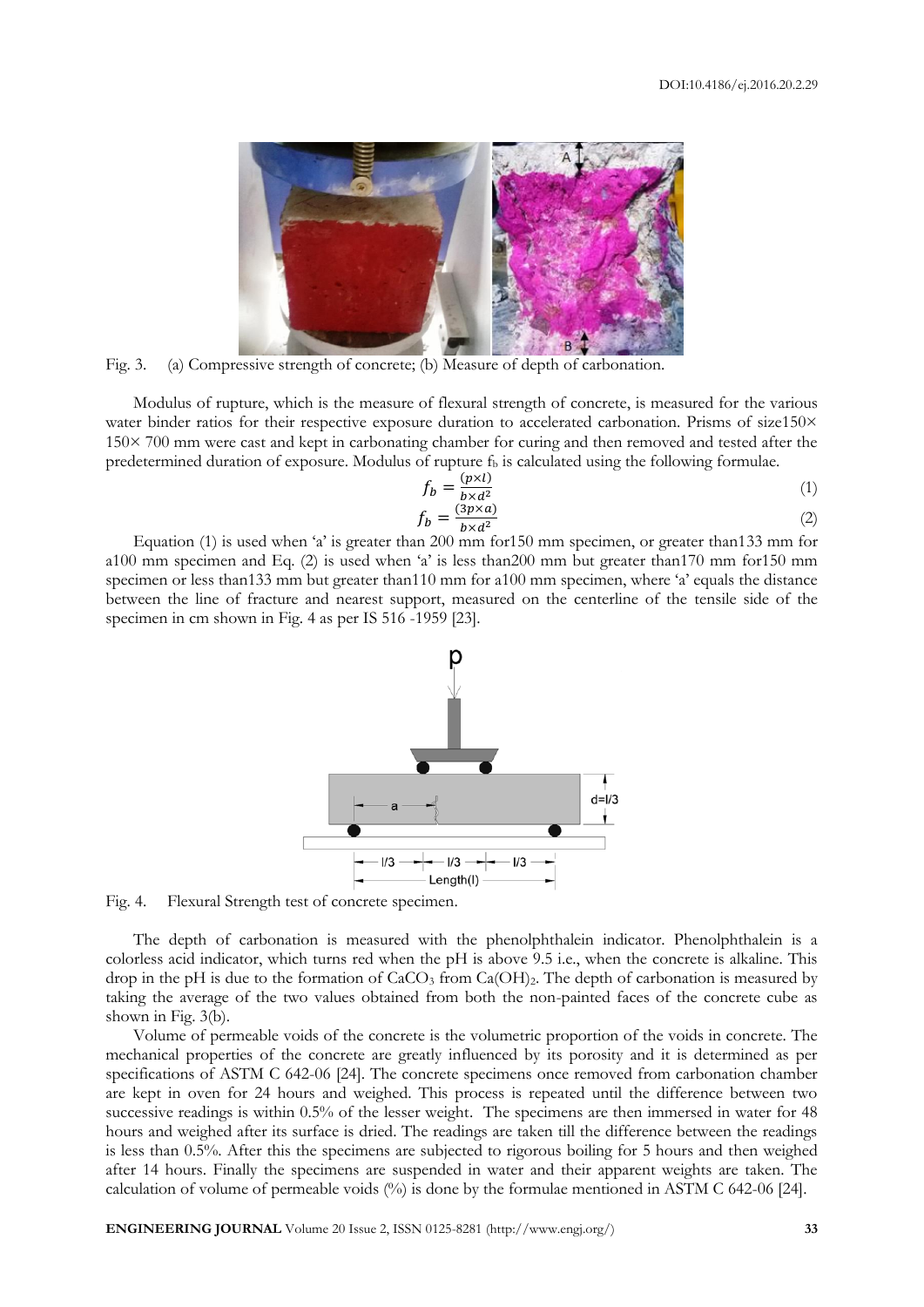# **3. Results and Discussions**

The following sections present the experimental results on compressive strength, flexural strength, and volume of permeable voids and depth of carbonation.

# **3.1. Volume of Permeable voids (%)**

As shown in Fig. 5, the volume of permeable voids of concrete specimens exposed to accelerated carbonation has decreased with an increase in the number of days of exposure. This might be accountable to the fact that the molecules of  $Ca(CO)_3$  occupy more volume compared to  $Ca(OH)_2$ . On the contrary, calcium carbonate formed has low solubility and it therefore underwrites for the blocking of pores decreasing the permeability of the concrete. These observations signify that the carbonation decreases the surface porosity of the concrete, i.e., the zone where partial or full carbonation has transpired, because of which the decrease in the percentage of porosity with respect to exposure duration is steep at the beginning and moderate at the later stage. Figure 5 below shows the comparison of volume of permeable voids in accordance with curing conditions and water binder ratios. It is observed that the decrease is highest for the mix with water binder ratio of 0.35, while there is no significant difference in the volume of permeable voids of mix with water binder ratios of 0.50 and 0.65.



Fig. 5. Variation of volume of permeable voids of accelerated carbonated concrete with time.

# **3.2. Compressive Strength**

As the duration of the exposure of the samples in the carbonation chamber increased as shown in Fig. 6, the compressive strength increased owing to the decrease in porosity and adjustment in the packing of molecules due to formation of the CaCO<sub>3</sub>where the volume has been increased. This improves the strength of the samples further increasing the mechanical properties of the concrete. The compressive strength of the specimen decreased as the water binder increased. The reason may be resolved for the increment in the moisture content and the more pore water in the molecules of concrete. Though the surface of concrete specimen became less permeable, the non-carbonated zone has none of its porosity affected. And because of this assertion, the mechanical properties of the non-carbonated concert remain unaffected and thereby decrease in the compressive strength. Figure 6 shows the comparison of compressive strength in accordance with curing conditions and water cement ratios.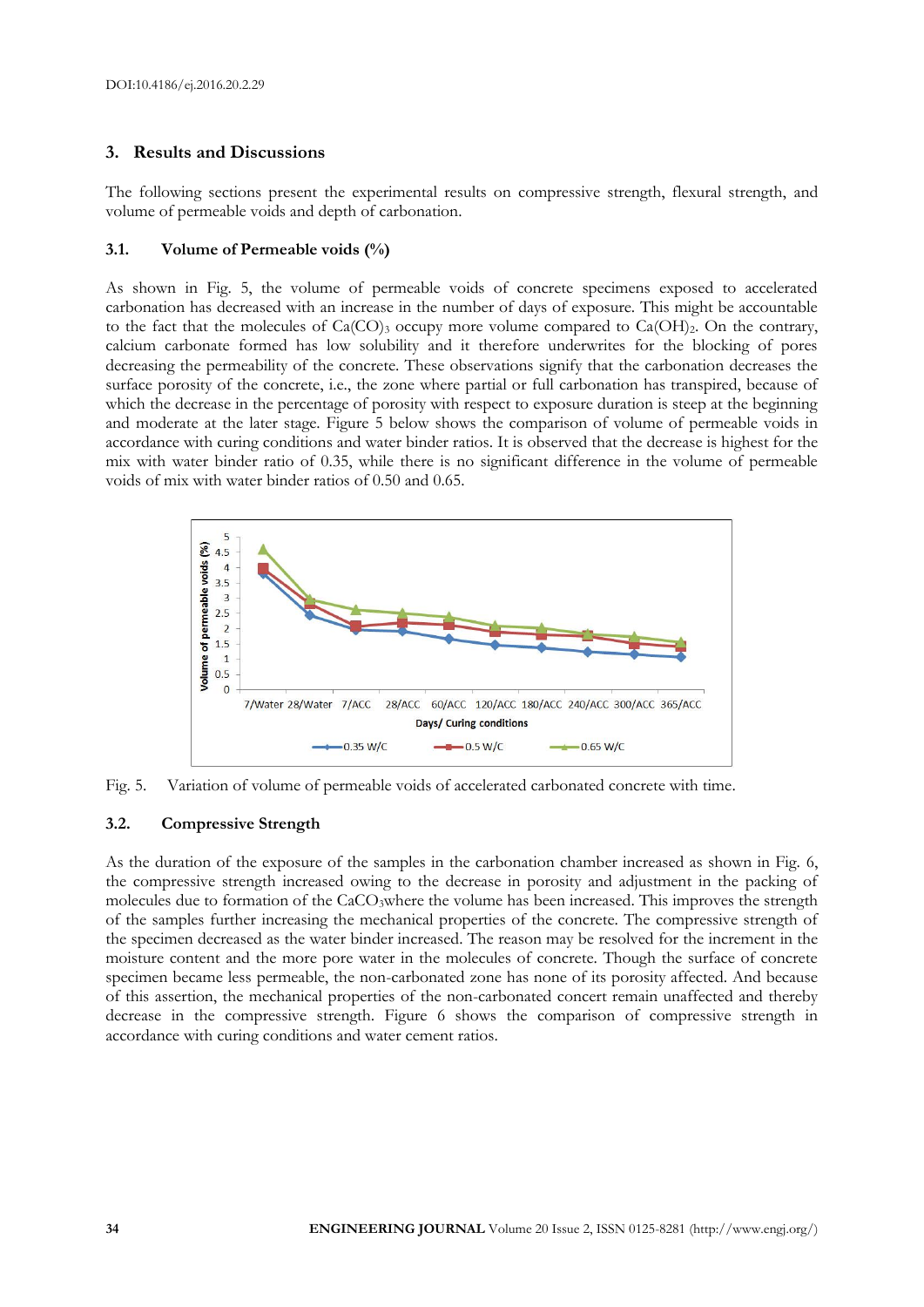

Fig. 6. Variation of compressive strength of accelerated carbonated concrete with time.

### **3.3. Flexural Strength**

As shown in Fig. 7, the flexural strength increases with the duration of the exposure. The formation of calcium carbonate has improved the flexural behavior of the carbonated concrete acting as a thick protective layer of decreased porosity on the concrete surface.



Fig. 7. Variation of flexural strength of accelerated carbonated concrete with time.

# **3.4. Depth of Carbonation**

Figure 8 shows the comparison of depth of carbonation in accordance with curing conditions and water cement ratios. It is seen that the depth of carbonation increases with the increase in the carbonation duration and the water binder ratios. This may be attributed to the amount of diffused carbon dioxide present in the interconnected capillary pores of concrete. Lower water binder ratios lead to the densification of the pores. The moisture content in the concrete plays a predominant role in the amount of the carbon dioxide ingress in carbonation front. The faces of cube, which are not painted, are the ones, which are tested for the depth of carbonation. The depth of carbonation is taken as the average of the values obtained from both sides of the cube face.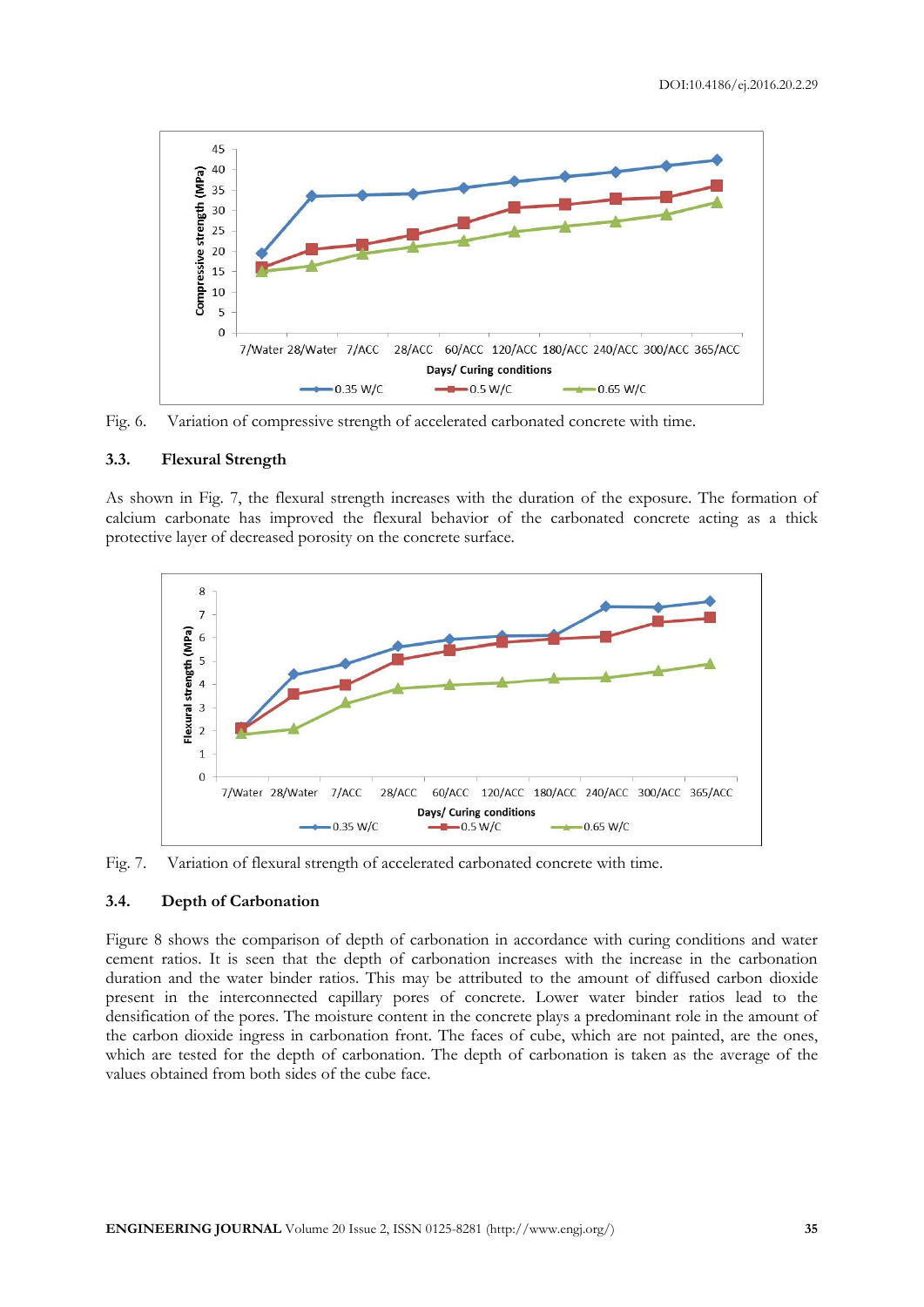

Fig. 8. Variation of depth of carbonation of accelerated carbonated concrete with time.

#### **3.5. Relation between Depth of Carbonation and Compressive Strength**

To formulate a relation between depth of carbonation and the compressive strength of concrete measured after being exposed to high amounts of carbon dioxide, the values of depth of carbonation and compressive strength obtained from the present research as well as those available in literature have been taken and represented graphically (Fig. 9). Roy et al. [25] have studied the durability of concrete by accelerated carbonation for a period of 1, 4, 8 and 16 weeks with a carbon dioxide concentration of 6%. In a research done by Khunthongkeaw, et al. [26], the depth of carbonation under natural and accelerated conditions of carbon dioxide concentrations has been compared and a relation has been formulated based on the carbon dioxide concentration, relative humidity and time of exposure. Cengiz [27] in his research emphasized on the influence of fly ash on accelerated carbonation of concrete and deduced that 50% replacement of fly ash has shown lesser carbonation compared to 70% replacement and normal Portland Cement Concrete. The values of depth of carbonation and compressive strength obtained from the above mentioned works have been taken and represented in a graph along with the work done in the present research. Equation (3) represents the empirical relation between compressive strength and depth of carbonation deduced from Fig. 9.

$$
d = \frac{wc}{s} \left( 43.11 \sqrt{t} - 86.87 \right) \tag{3}
$$

where *d* is depth of carbonation (mm), *S* is compressive strength (MPa), *w* is water binder ratio, *C* is concentration of carbon dioxide (percentage by volume) and *t* is number days of concrete exposure to accelerated carbonation. Y-axis is fixed in accordance to the proportionality relation with depth of carbonation.



Fig. 9. Variation of depth of carbonation with time for a specified concrete.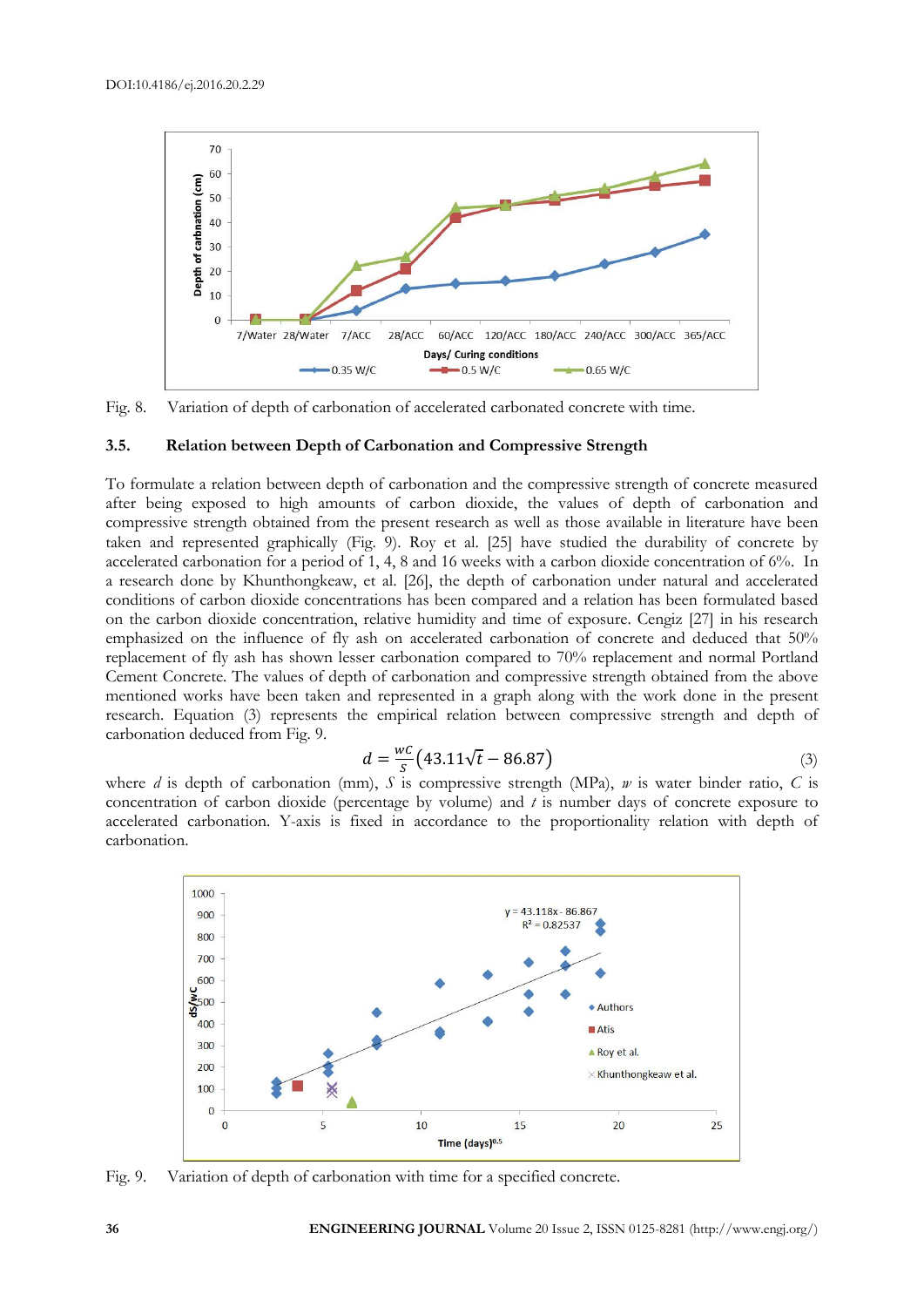#### **4. Conclusions**

In this study various physical and mechanical properties of concrete exposed to accelerated carbonation have been investigated. Moreover, an empirical equation for predicting the depth of carbonation for a concrete mix has been presented. Within the scope of the present study, the following concluding remarks could be made.

- i. The porosity of concrete decreases with increase in the carbonation duration. It makes the concrete less permeable and provides surface hardening.
- ii. Due to the decrease in the porosity, the mechanical properties of the concrete such as its strength in compression and flexure have greatly improved. But as the water binder ratio increased, the advances in these properties have diminished. A steady increase in the mechanical properties has been seen on the samples subjected to accelerated carbonation for up to 1 year.
- iii. The depth of carbonation has had a steep increase with the duration of exposure, i.e., as the exposure duration increased, the depth of carbonation has increased. Higher water binder ratios have shown high depths of carbonation. After 60 days of accelerated carbonation, the depth of completely carbonated zone has steadily increased unlike the steep rise for 60 days.

# **Acknowledgements**

Department of Science & Technology (SERB), New Delhi, supported the research presented in this paper. Any opinions, findings, and conclusions or recommendations expressed in this paper are those of the authors and do not necessarily reflect the views of the sponsors.

#### **References**

- [1] I. Galan, C. Andrade, P. Mora, M. A. Sanjuan, J. C. Lopez-Agtti, and M. Prieto, "CO<sup>2</sup> sink effect of concrete carbonation," in *Proceedings of Special Technical Sessions. Second International Conference on Sustainable Construction Materials and Technologies*, Ancona, Italia, 2010.
- [2] M. Castellot, C. Andrade, X. Turrillas, J. Campo, and G. J. Cuello, "Accelerated carbonation of cement pastes in situ monitored by neutron diffraction," *Cem Conc Res*, vol. 38, pp. 1365–1373, 2008.
- [3] M. F. Bertos, S. J. R. Simons, C. D. Hills, and P. J. Carey, "A review of accelerated carbonation technology in the treatment of cement-based materials and sequestration of CO2," *J Hazard Mater*; vol. B112, pp. 193–205., 2004.
- [4] J. M. Chi, R. Huang, and C. C. Yang, "Effects of carbonation on mechanical properties and durability of concrete using accelerated testing method," *Journal of Marine Science and Technology*, vol. 10, no. 1, pp. 14–20, 2002.
- [5] M. Thiery, G. Villian, P. Dangla, and G. Platret, "Investigation of the carbonation front shape on cementitious materials: Effects of the chemical kinetics," *Cem Conc Res*, vol. 37, pp. 1047–1058, 2007.
- [6] K. Simsomphon and L. Franke, "Carbonation rates of concretes containing high volume of pozzolanic materials," *Cem Conc Res*, vol. 37, pp. 1647–1653, 2007.
- [7] H. Roper and D. Baweja, "Carbonation-chloride interactions and their influence on corrosion rates of steel in concrete," *Durability of Concrete, ACI SP-126*, pp. 295–315, 1991,.
- [8] L. V'eleva, P. Castro, G. Hernandez, and M. Schorr, "The corrosion performance of steel and reinforced concrete in a tropical humid climate. A review," *Corros Rev*., vol. 16, no. 3, pp. 235–284, 1998.
- [9] O. Omikrine and A. Mokhtar, "A proposed methodology for quantitative investigation of carbonation in polymer modified mortars," *Exp. Tech*., vol. 33, pp. 59–65., 2009.
- [10] O. Omikrine, A. Mokhtar, P. Turcry, and B. Ruot, "Consequences of carbonation on microstructure and drying shrinkage of a mortar with cellulose ether," *Construction and Building Materials*, vol. 34, pp. 218–225, 2012.
- [11] J. B. Aguiar and C. Júnior, "Carbonation of surface protected concrete," *Construction and Building Materials*, vol. 49, pp. 478–483., 2013.